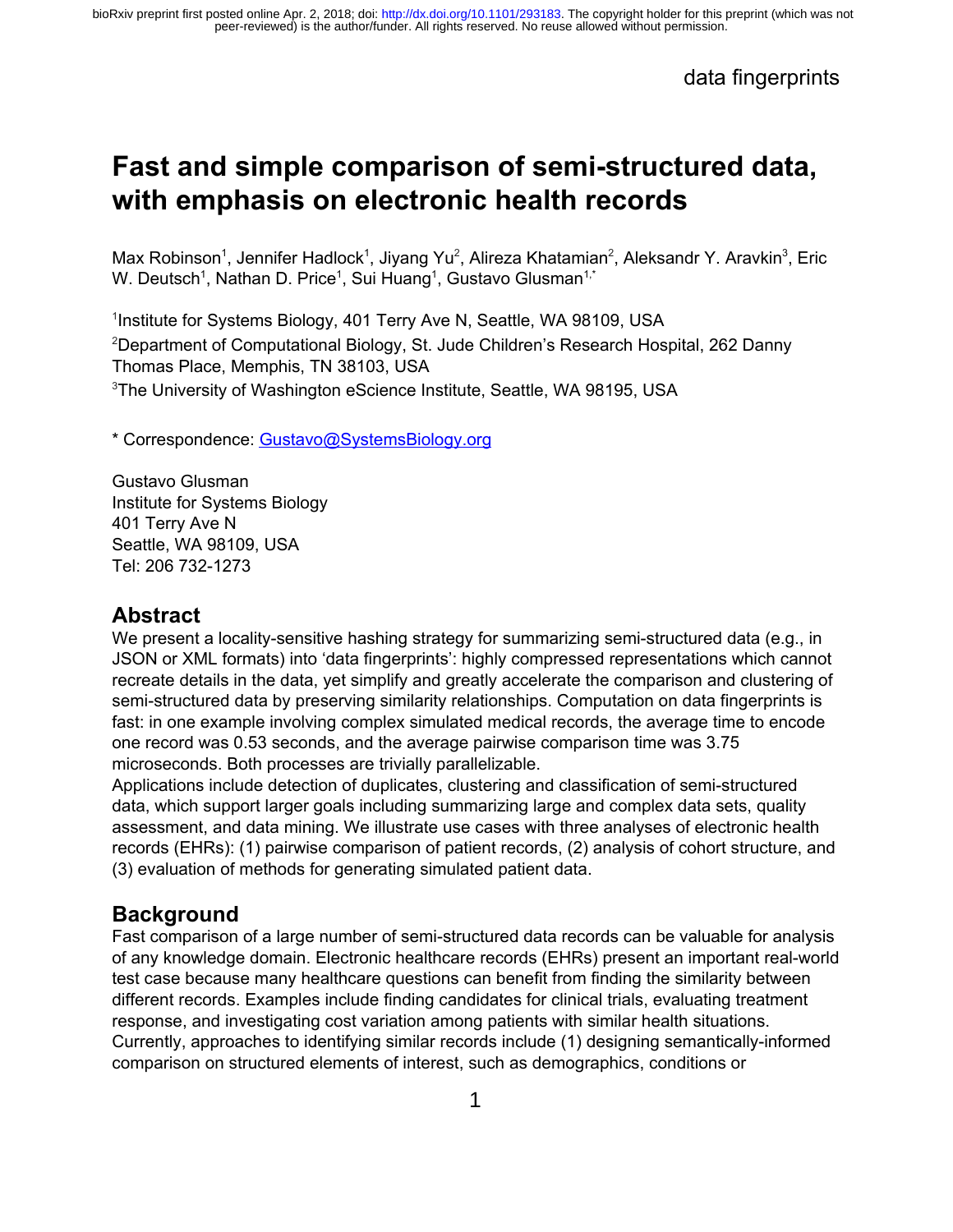# data fingerprints

medications and (2) using semantically and structurally agnostic file comparison. The first requires explicit mapping of domain knowledge to data structure, and the second becomes resource intensive when scaled to millions of patient records. Here, we present a fast, semantically and structurally agnostic method for analyzing semi-structured data, and investigate its application to several basic analyses of patient records.

HL7 Fast Healthcare Interoperability Resources (FHIR) [\[1\]](https://paperpile.com/c/cFS1p9/438n) is a structured data standard with well-defined schema. Other examples of structured data include tabular, relational and flat file formats that have a data dictionary. FHIR also supports semantic interoperability at Healthcare Information and Management Systems Society (HIMSS) Level 3 [\[2\],](https://paperpile.com/c/cFS1p9/a8c6) using terminologies such as SNOMED CT [\[3\].](https://paperpile.com/c/cFS1p9/mKwk) FHIR can be represented in JavaScript Object Notation (JSON), a semi-structured format with a "self-describing", flexible schema [\[4\].](https://paperpile.com/c/cFS1p9/LTws) Other commonly-used flexible schemas include XML and ASN.1 [\[5\]](https://paperpile.com/c/cFS1p9/EMpv). FHIR and JSON can also include minimally structured data. For example, radiology impressions are free text, although they generally follow specific conventions and use a constrained subset of precise medical terms. Patient encounter notes may have almost no explicit structure, but they usually follow conventions that can guide domain-specific comparisons. Such minimally structured data could be converted into semi-structured data prior to downstream analysis.

We describe here a novel strategy for encoding semi-structured data into "data fingerprints" that facilitate their efficient comparison. This strategy has potential applications in many domains; we present here examples of its use for fast and simple comparison of EHRs.

### **Results and Discussion**

#### **Overview of the strategy**

We have developed a strategy for compressing semi-structured data into a greatly reduced form which preserves similarity and is suitable for comparison of data objects, without preserving the ability to recreate the details or structure of the original data. This strategy proceeds in three stages. First, the semi-structured data object is parsed to identify hierarchical elements of local structure, corresponding to nested *objects* (key/value pairs), *arrays* (ordered lists of elements), and *values*. These elements are transformed into a series of *statements* (Figure 1) that describe the properties of the objects (e.g., "object X has a property Y with value Z", where Z can be a simple value or a nested element) and the ordering of elements in the arrays (e.g., "in array X, element Y is followed by element Z"). Then, each statement is encoded into a *vector contribution*; this involves specific procedures for encoding different data types (e.g., numbers and strings) and for combining the three elements in a statement into the final vector contribution (see Methods). Finally, the vector contributions are summed to yield the *raw fingerprint*, which can then be centered and scaled to yield the *normalized fingerprint*.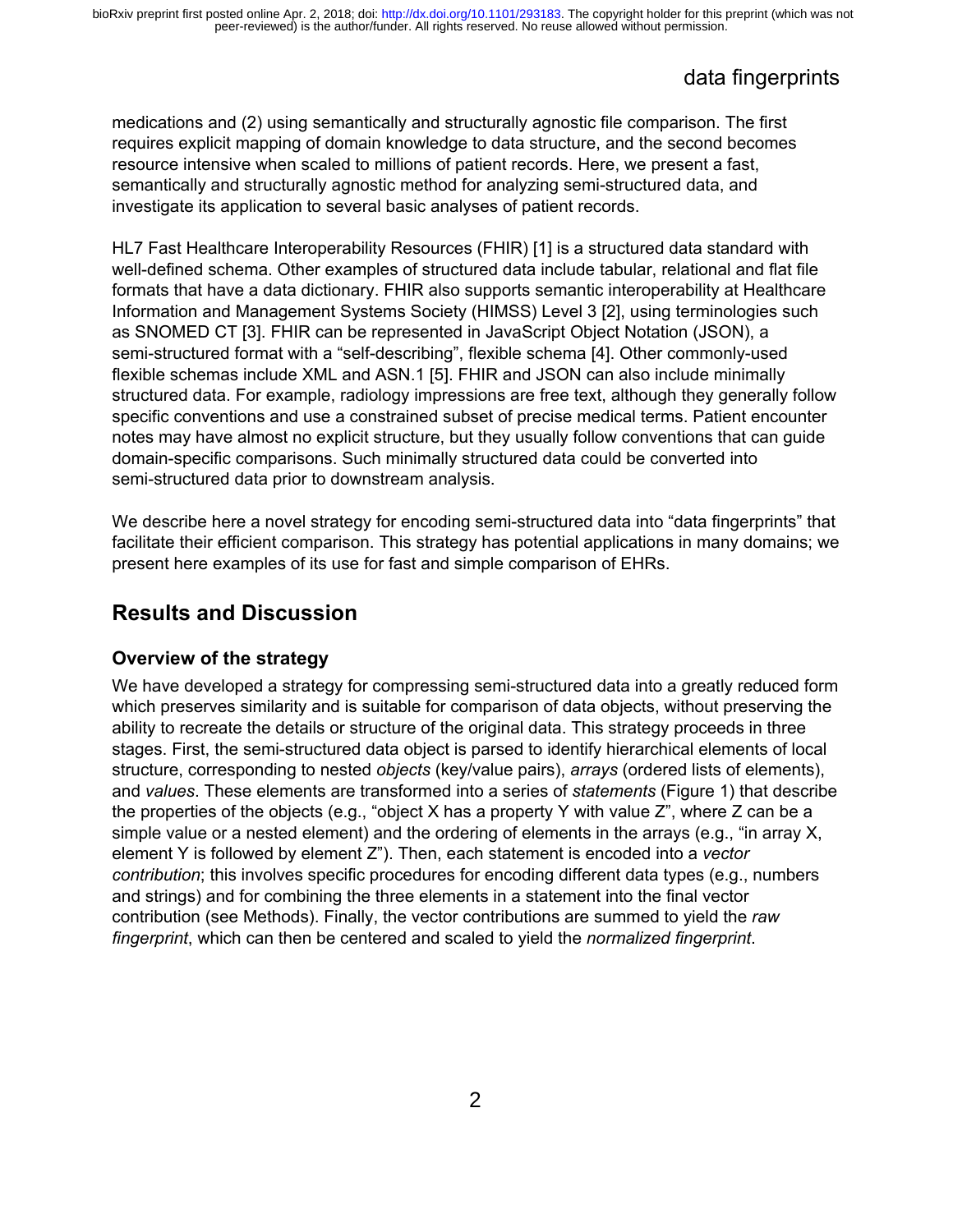# data fingerprints

|                            |                  |       |          | <b>Type</b>     |          | $\mathbf{x}$ |          | Y            |       | $\mathbf{z}$   |  |
|----------------------------|------------------|-------|----------|-----------------|----------|--------------|----------|--------------|-------|----------------|--|
| $"name":$ {                |                  |       |          | object property |          | (root)       |          | "name"       |       | $\overline{2}$ |  |
|                            | "first": "John", |       |          | object property |          | "name"       |          | "first"      |       | "John"         |  |
| "last": "Smith"            |                  |       |          | object property |          | "name"       |          | "last"       |       | "Smith"        |  |
| ł,<br>"children": [        |                  |       |          | object property |          | (root)       |          | "children"   |       | 3              |  |
| "Adam",                    |                  |       |          | array start     |          | "children"   |          | $\mathbf{0}$ |       | "Adam"         |  |
| "Beth",                    |                  |       |          | array pair      |          | "children"   |          | "Adam"       |       | "Beth"         |  |
| "Chloe"                    |                  |       |          |                 |          |              |          | "Beth"       |       |                |  |
|                            |                  |       |          | array pair      |          | "children"   |          |              |       | "Chloe"        |  |
|                            |                  |       |          | array end       |          | "children"   |          | "Chloe"      |       | 3              |  |
| <b>Vector contribution</b> |                  |       |          |                 |          |              |          |              |       |                |  |
| name has two parts         | 0.167            | 0.000 | 0.000    | 0.000           | 0.000    | 0.083        | 0.084    | 0.000        | 0.167 | 0.166          |  |
| first name is John         | 0.233            | 0.067 | 0.166    | 0.167           | 0.000    | 0.000        | 0.150    | 0.083        | 0.133 | 0.000          |  |
| last name is Smith         | 0.317            | 0.150 | 0.067    | 0.000           | 0.083    | 0.000        | 0.083    | 0.167        | 0.067 | 0.067          |  |
| three children             | 0.041            | 0.167 | 0.084    | 0.041           | 0.042    | 0.000        | 0.000    | 0.041        | 0.250 | 0.000          |  |
| first child is Adam        | 0.000            | 0.041 | 0.000    | 0.250           | 0.125    | 0.125        | 0.000    | 0.000        | 0.041 | 0.084          |  |
| <b>Beth follows Adam</b>   | 0.000            | 0.042 | 0.000    | 0.083           | 0.292    | 0.292        | 0.083    | 0.000        | 0.125 | 0.083          |  |
| Chloe follows Beth         | 0.133            | 0.042 | 0.000    | 0.083           | 0.042    | 0.192        | 0.167    | 0.067        | 0.042 | 0.233          |  |
| Chloe is last of 3         | 0.067            | 0.341 | 0.000    | 0.084           | 0.041    | 0.041        | 0.066    | 0.000        | 0.275 | 0.084          |  |
|                            |                  |       |          |                 |          |              |          |              |       |                |  |
| <b>Fingerprint</b>         |                  |       |          |                 |          |              |          |              |       |                |  |
| raw                        | 0.958            | 0.850 | 0.317    | 0.708           | 0.625    | 0.733        | 0.633    | 0.358        | 1.100 | 0.717          |  |
| normalized                 | 1.070            | 0.621 | $-1.588$ | 0.035           | $-0.311$ | 0.138        | $-0.276$ | $-1.415$     | 1.657 | 0.069          |  |

**Figure 1.** Overview of the strategy. Semi-structured data (here shown as a JSON object, upper left) is transformed into a series of statements (upper right) describing local substructure within objects and arrays. Each statement is then independently encoded into a numerical vector (in the example at the center, of length 10) as described in the Methods. The sum of these vector contributions (bottom) yields the 'raw' fingerprint, which can then be centered and rescaled to yield the 'normalized' fingerprint.

#### **Data fingerprints are suitable for studying complex medical records**

SyntheticMass is an open-source, simulated Health Information Exchange populated with realistic "synthetic residents" of Massachusetts [\[6\]](https://paperpile.com/c/cFS1p9/gWM4), with population health and demographic data at the city and town level, and fictional but realistic data representing synthetic patients. We obtained a sample set of 1462 simulated patient records from SyntheticMass in FHIR Draft Standard for Trial Use (DSTU) 3 format. We computed data fingerprints for each simulated patient (fingerprint length *L*=200); average fingerprint computation time was 0.53 seconds/record. We evaluated the structure of the cohort using PCA on the normalized fingerprints (Figure 2); the PCA computation completed in under 1 second.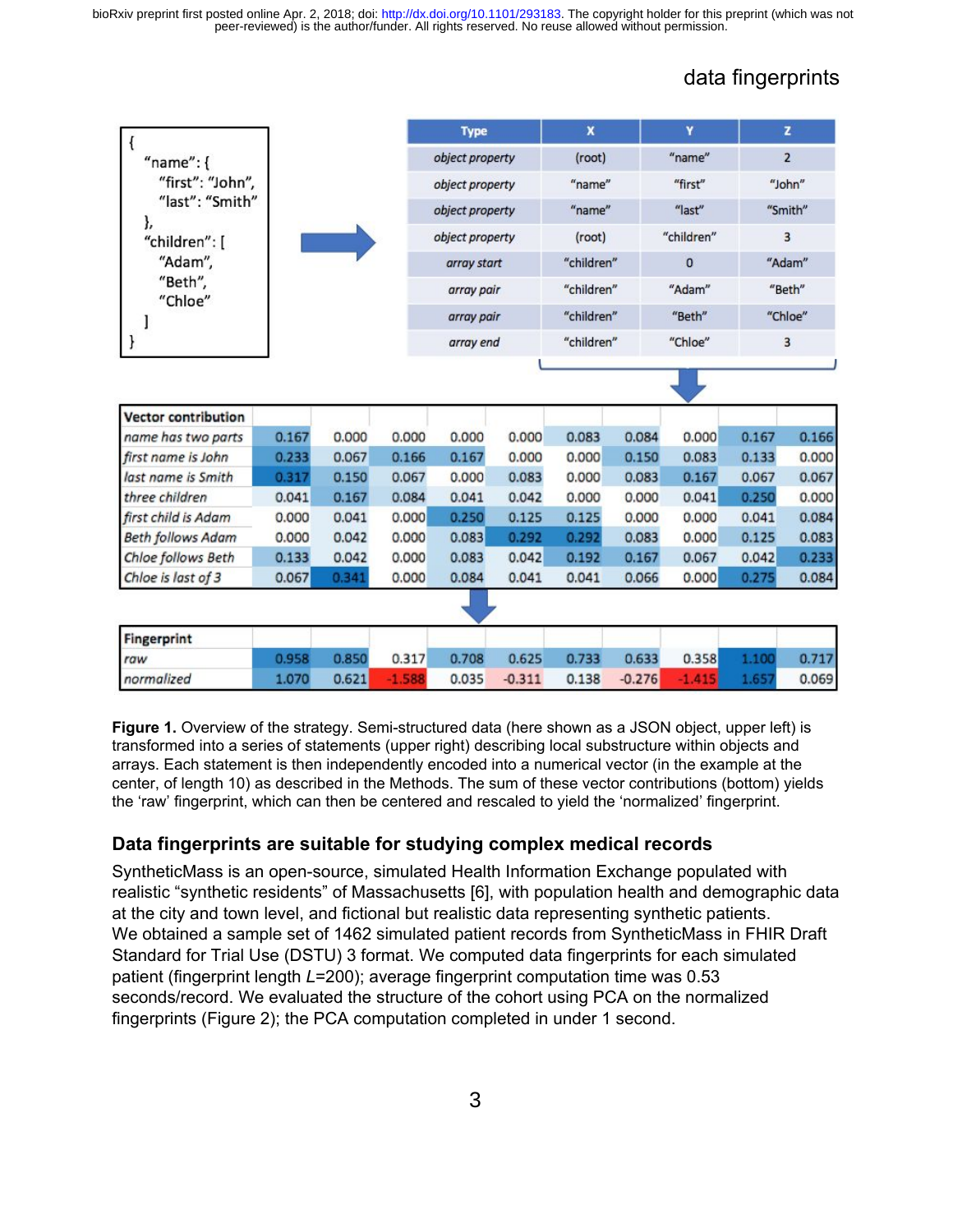

**Figure 2.** Observed structure in the SyntheticMass sample data set. Each circle represents one simulated patient; circle area is proportional to the number of statements in the patient's data fingerprint. PC1 and PC2: first and second principal components, respectively. Colors denote presence of specific terms in the simulated patient records; blue: 'Normal pregnancy' or 'Prenatal visit'; red: 'DTaP' or 'Pneumococcal conjugate'; green: 'Basic Metabolic Panel'; cyan: 'Basic Metabolic Panel' and either of 'Normal pregnancy' or 'Prenatal visit'; yellow: 'Basic Metabolic Panel' and either of 'DTaP' or 'Pneumococcal conjugate'; black: all other simulated patients. Semi-transparent circles represent simulated patients with the term 'Death Certification'.

We then contrasted the frequency of terms observed in simulated patient records across the different clusters derived from the PCA, and identified many terms that are enriched in one cluster relative to other clusters. We highlight a few of these in Figure 2. In particular, we observe clusters enriched in simulated patients with pregnancy-related terms, with vaccination-related terms, with information on standard metabolic panels, and (as a largely distinct cluster) with records on patients simulated to be deceased.

#### **Pairwise comparison of records via data fingerprints**

We computed all possible pairwise correlations among the 1462 simulated patients in the SyntheticMass sample cohort (1,067,991 pairwise comparisons); this analysis took 4 CPU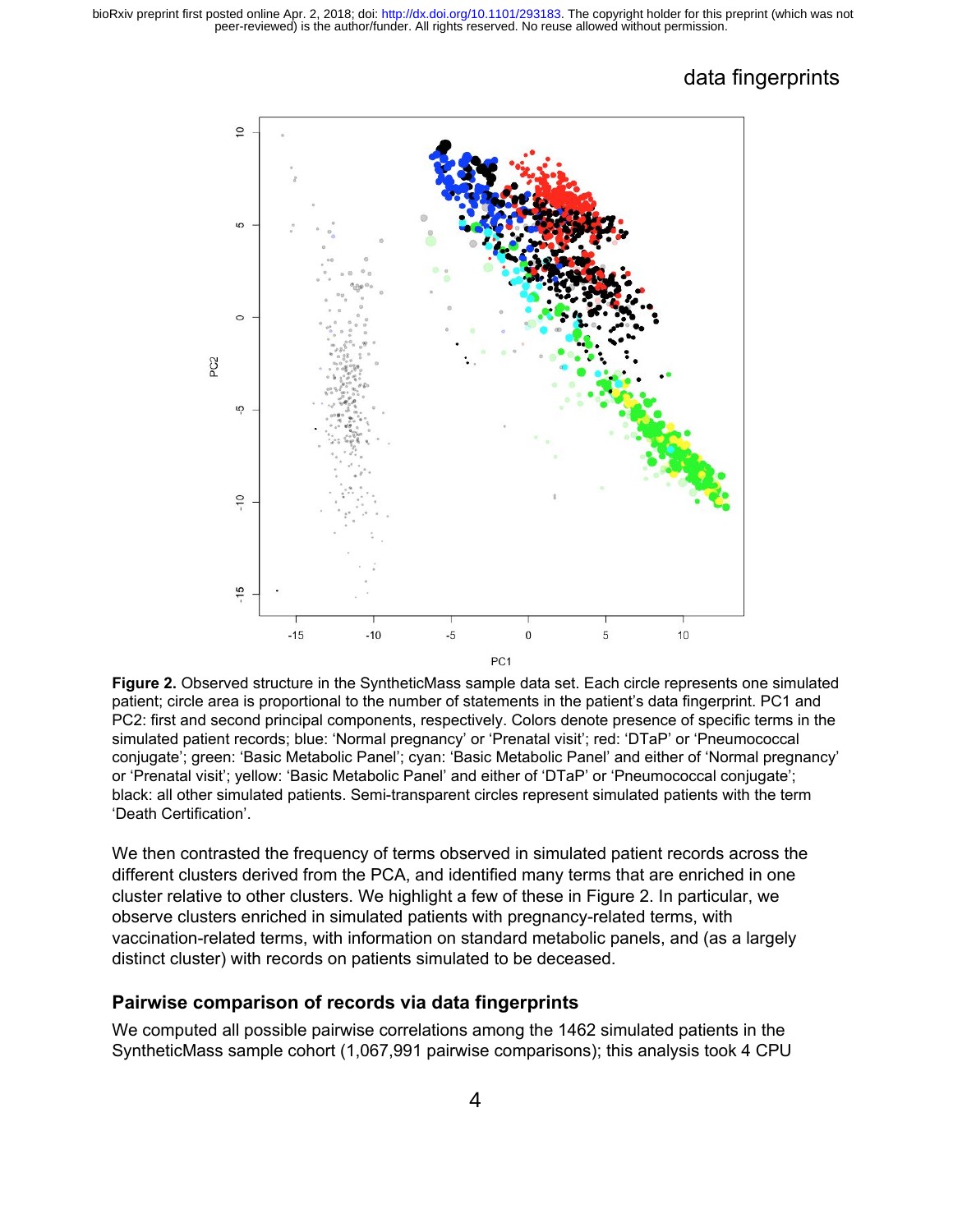seconds, i.e., an average of 3.75 microseconds per comparison. All the pairwise correlations among patients in the cohort are very high (ranging from 0.842 to 0.997), most likely reflecting the nature of the JSON FHIR format. For example, every record is made up of resources, each of which has a JSON key for "resourceType", and contains common data types, such as "dateTime", or "coding".

| <b>Synthetic Patient</b><br><b>Record</b>        | <b>Similarity</b><br>to $(A)$ | <b>Clinical summary</b>                                           | <b>Highlights from medical history</b>                                             |  |  |
|--------------------------------------------------|-------------------------------|-------------------------------------------------------------------|------------------------------------------------------------------------------------|--|--|
| (A)<br>'Vernita Doyle"<br>165K chars             | 1.000                         | Well child                                                        | Otitis media<br>URIs, one chest X-ray<br>Sprained ankle<br>Childhood immunizations |  |  |
| (B)<br>"Zenobia Waters"<br>157K chars            | 0.997                         | Well child                                                        | Otitis media<br><b>URIS</b><br>Childhood immunizations                             |  |  |
| (C)<br>"Willette Hyatt"<br>141K chars            | 0.993                         | Well child                                                        | Otitis media<br>URIs, including strep throat<br>Childhood immunizations            |  |  |
| (D)<br>"Sol Haag"<br>44K chars                   | 0.980                         | Well adult                                                        | <b>URIS</b>                                                                        |  |  |
| 0.980<br>(E)<br>"Astrid Schroeder"<br>198K chars |                               | Adult with chronic sinusitis                                      | Chronic sinusitis<br>URIS                                                          |  |  |
| 0.948<br>(F)<br>"Buck Kshlerin"<br>356K chars    |                               | Adult with prediabetes,<br>allergies and history of<br>concussion | Prediabetes<br>Allergies<br>Concussion<br><b>URIS</b><br>Sprained ankle            |  |  |

**Table 1.** Pairwise similarity (fingerprint Spearman correlation) between synthetic Patient A and synthetic Patients B through F; their simulated names (in quotes) serve as identifiers in the SyntheticMass database. A and B are the closest pair from collection of 1462 records. Records are ordered by distance from Record A. Impression: Clinical impression from manual review of text and display fields from FHIR JSON records. EHRs. URIs = upper respiratory infections. Chars = characters in file, not including spaces.

The most highly correlated pair of records involved simulated patients "Vernita Doyle" and "Zenobia Waters". Table 1 lists the similarities and clinical summaries for these two, and other representative simulated individuals. We observe that the decreasing levels of correlation match the subjective intuition of similarity between patients. Of note, a single patient condition can have a significant impact on the content of a record. For example, Patient F had a FHIR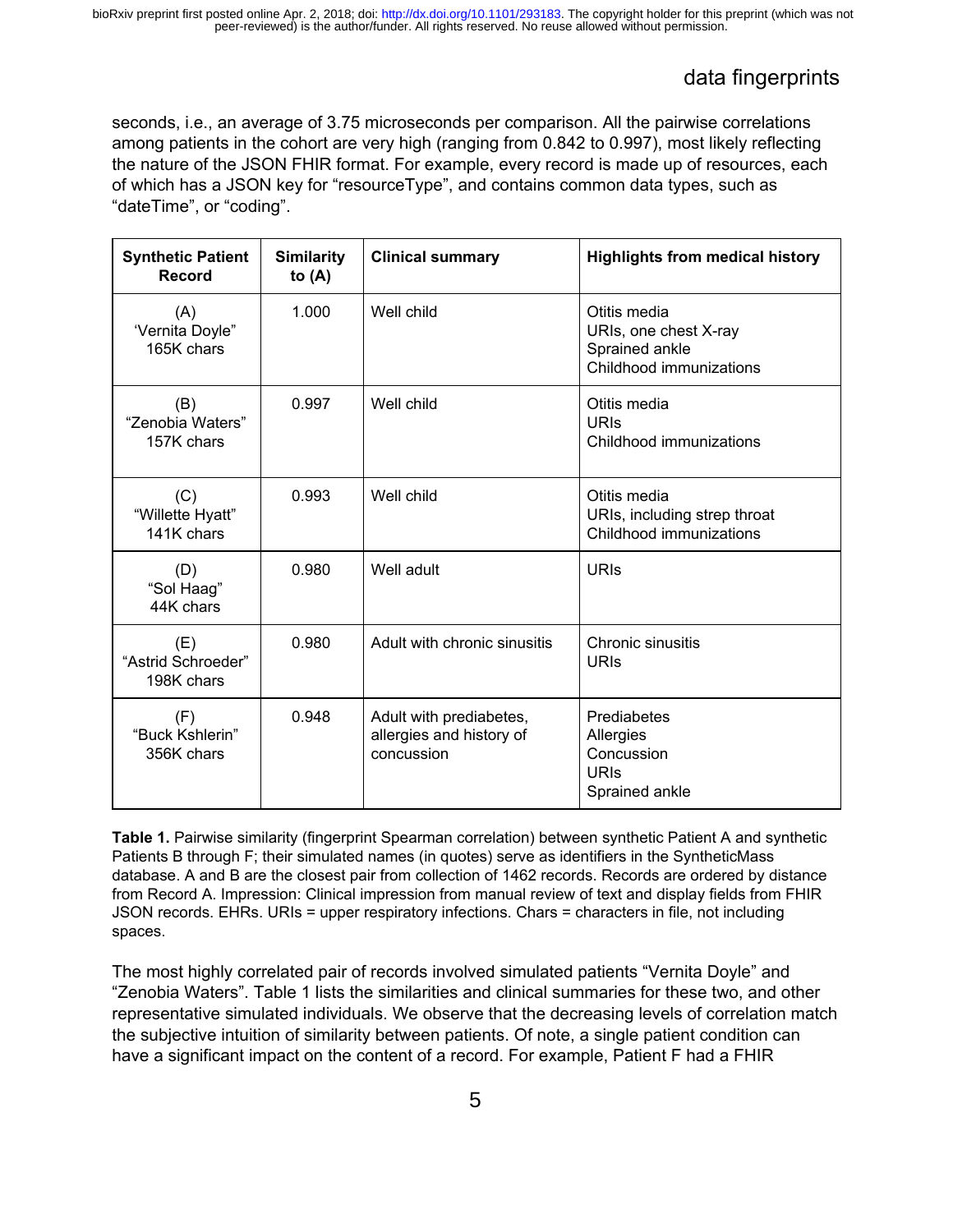# data fingerprints

Condition resources for Allergies, and other related content: allergy screening test, allergic disorder initial assessment, allergen immunotherapy drugs, an epinephrine auto-injector, and associated billing codes. This suggests that even if two patient records with a clinically similar conditions used a different SNOMED code in the FHIR Condition field, the similarity between the two records might still be detected by other elements within the larger signature for the condition, such as diagnostic maneuvers, therapy, and billing.

Detecting clinical similarity in real-world records that were created in different healthcare systems will likely be more difficult than in the small set of synthetic data records we evaluated here. Additionally, the manual review we performed focused on whether patient records appeared to be similar from a clinical perspective. Since the method is domain-agnostic, the computed similarities could also reflect on other aspects of healthcare. For example, patients may have similar clinical situations but different healthcare encounter types and billing (ambulatory care vs emergency visit). Alternately one may identify individual records that show evidence of billing errors, and then find similar records that may also need correction. It will also be valuable to assess our strategy on records that include free text, such as encounter notes and diagnostic reports.

#### **Data fingerprints reveal cohort structure**

The St. Jude Lifetime Cohort (SJLIFE) [\[7\]](https://paperpile.com/c/cFS1p9/vrW8) is an unparalleled resource to longitudinally track health outcomes among childhood cancer survivors and community controls that is supported by a robust institutionally-funded clinical and research infrastructure at St. Jude Children's Research Hospital. SJLIFE cohort has characterized over 3,000 pediatric cancer survivors by careful clinical ascertainment of phenotypes and whole genome and whole exome sequencing data. It is by far the single largest medically evaluated cohort of childhood cancer survivors in the world. The well-characterized clinical data in SJLIFE cohort covers all pediatric cancer subtypes [\[8\]](https://paperpile.com/c/cFS1p9/EGd2), recruitment of participants representing the spectrum of pediatric, adolescent and young adult cancers as well as frequency-matched community controls, collection of comprehensive treatment data on all participants, provision of protocol-based medical assessments, assessment of patient-reported outcomes, validation of self-reported medical events, performance of periodic longitudinal evaluations, and collection of biologic specimens. Longitudinal systematic medical assessment of this unique cohort will facilitate elucidation of the pathophysiology of cancer treatment-related morbidity, identification of biomarkers of subclinical organ dysfunction, and characterization of high-risk groups who may benefit from interventions to preserve health.

We used data fingerprints to study electronic health records for 500 patients from the SJLIFE cohort (SJL500). These records, which are smaller and less complex than those in the SyntheticMass cohort, include seven main rubrics:

- 1) Population overview: sex, race, education, income, age, height, weight, age at diagnosis, smoker status, etc.
- 2) Chronic conditions: the maximal severity grade for each chronic condition evaluated for each individual.
- 3) Chemotherapy overview: for each of 104 chemotherapy agents, whether the patient received it within five years of primary diagnosis, or within ten years, or at any stage.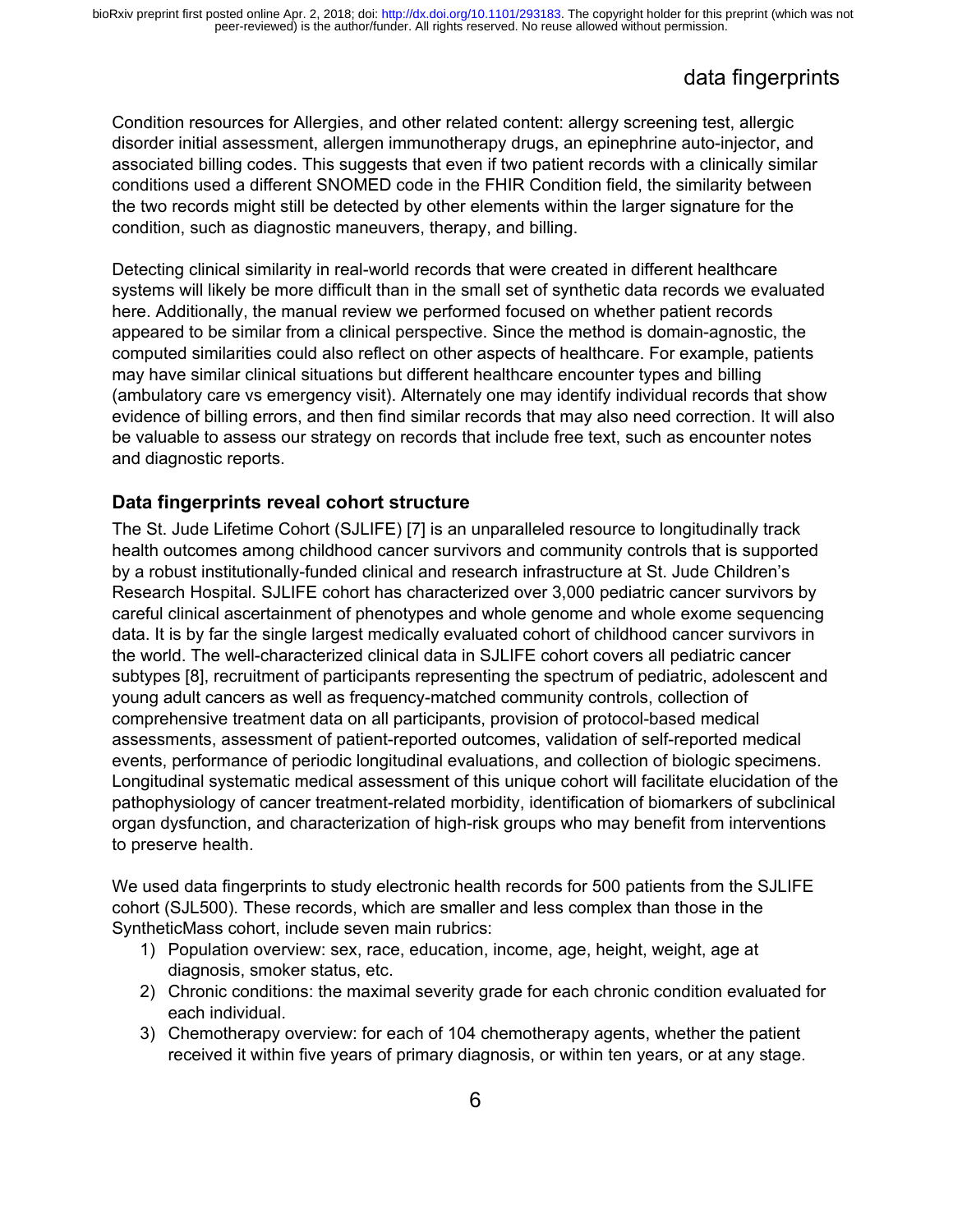- 4) Chemotherapy dosage: for each chemotherapy agent, the dose received within five years of primary diagnosis, or within ten years, or at any stage.
- 5) Dosimetry: the maximum treatment dose to any portion of a body region (brain, neck, chest, abdomen, pelvis, total body irradiation, traditional mantle field, etc.
- 6) Radiation overview: administered radiation therapy potentially impacted body region (abdomen, brain, breast, chest, ear, eye, female genitals, gastrointestinal/hepatic, lung, male genitals, muscle, neck/thyroid, oral, pelvis, urinary).
- 7) Secondary primary cancer: details on any observed secondary cancers, not metastases of the initially diagnosed cancer.



**Figure 3.** Structure in the SJL500 cohort. The data fingerprints for the 500 patients are separated into three clusters by Principal Component Analysis. Each circle represents one patient; circle area is proportional to the number of statements in the patient's data fingerprint. PC1 and PC2: first and second principal components, respectively. Dashed lines represent the cutoffs used to define the clusters.

We computed data fingerprints for each SJL500 patient (fingerprint length *L*=200); average fingerprint computation time was 0.017 seconds/record. We evaluated the structure of the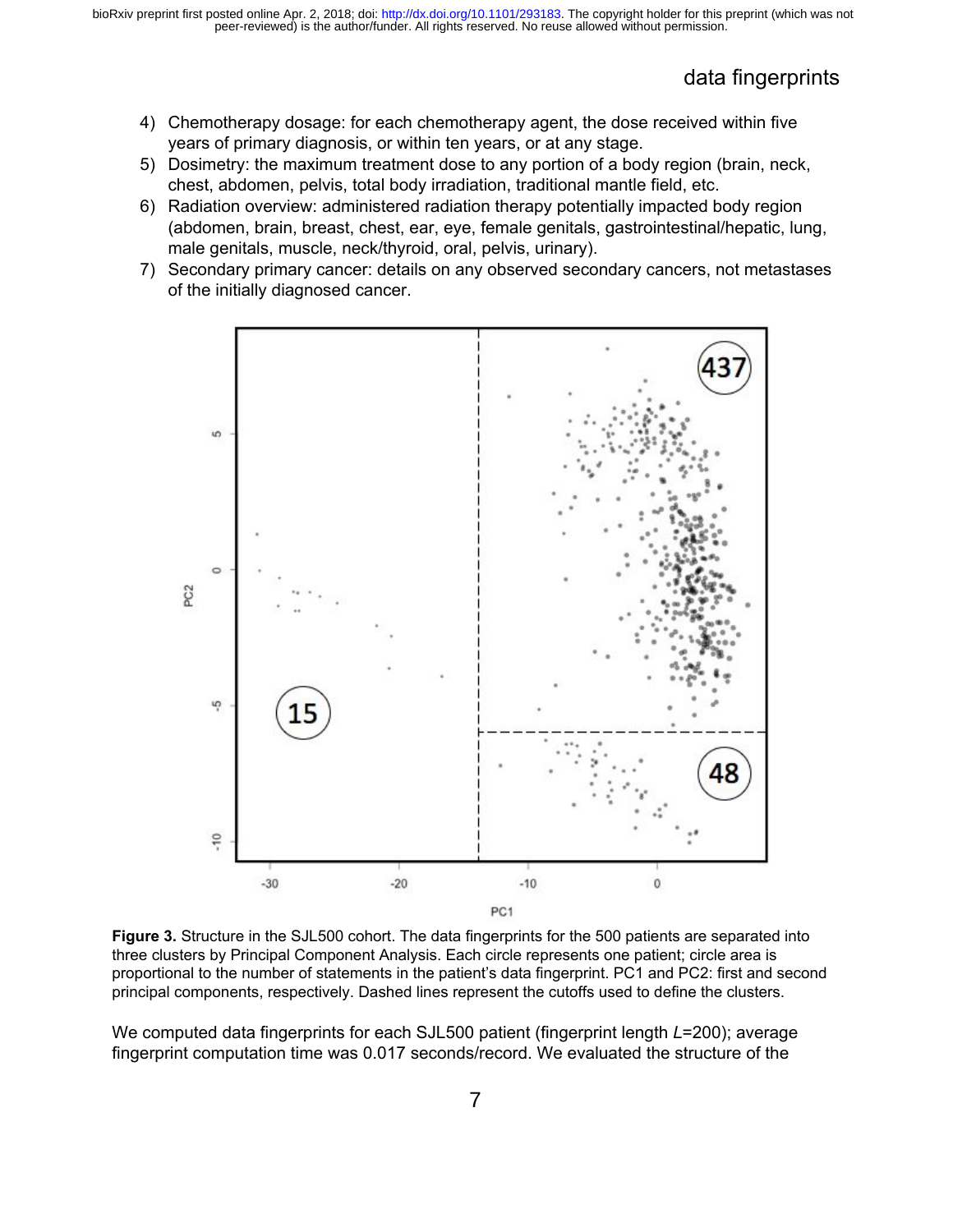# data fingerprints

cohort using Principal Component Analysis (PCA) on the normalized fingerprints. This analysis revealed the presence of three main clusters in the SJL500 cohort (Figure 3). The first principal component (PC1) separates 15 patients ("small cluster") for which there is relatively little information in the data set. The second principal component (PC2) then separates between a set of 48 patients ("medium cluster") and the rest of the cohort ("large cluster" of 437 patients, with some further internal structure not discussed here).

We then contrasted the medium cluster and the large cluster by term enrichment analysis. We observed that several terms are much more frequently observed in the medium cluster than in the large cluster (Table 2).

| <b>Term</b>                                  | medium (N=48) large (N=437) |       | <b>Enrichment</b> |
|----------------------------------------------|-----------------------------|-------|-------------------|
| chronic.Endocrine_Adrenalinsufficiency       | 25.0%                       | 5.0%  | 5.0x              |
| chronic.Neurology_Cerebellardysfunction      | 14.6%                       | 3.0%  | 4.9x              |
| chronic.Endocrine ChildhoodGHD               | 27.1%                       | 5.9%  | 4.6x              |
| chronic.Gastrointestinal_Esophagealstricture | 16.7%                       | 4.6%  | 3.6x              |
| chronic.Cardiovascular_VascularDisease       | 16.7%                       | 5.5%  | 3.0x              |
| chronic.Neurology Cranialnervedisorder       | 10.4%                       | 3.4%  | 3.0x              |
| chronic.Pulmonary_Obstructivesleepapnea      | 12.5%                       | 4.8%  | 2.6x              |
| chronic.Reproductive_Centralhypogonadism     | 16.7%                       | 6.4%  | 2.6x              |
| chronic.Endocrine_Hypothyroidism             | 66.7%                       | 27.0% | 2.5x              |
| chronic.Neurology_Cerebrovascularaccident    | 14.6%                       | 5.7%  | 2.5x              |
| chronic.Endocrine Thyroidcyst/nodule         | 29.2%                       | 13.5% | 2.2x              |
| chronic.Endocrine AdultGHD                   | 31.2%                       | 16.7% | 1.9x              |
| radyn.potential oral 10                      | 91.7%                       | 49.0% | 1.9x              |
| radyn.potential_oral_prim                    | 91.7%                       | 49.2% | 1.9x              |
| dosimetry.mdart_neck_5                       | 58.3%                       | 32.0% | 1.8x              |
| dosimetry.mdart_neck_5_dose                  | 58.3%                       | 32.0% | 1.8x              |
| radyn.potential oral                         | 91.7%                       | 49.9% | 1.8x              |
| radyn.potential_oral_5                       | 89.6%                       | 48.7% | 1.8x              |

**Table 2.** Enrichment of clinical terms in the SJL500 cohort when comparing the medium cluster (N=48) with the large cluster (N=437).

#### **Data fingerprints facilitate evaluation of methods for generating synthetic data**

Synthetic data generation (SDG) methods have been evaluated in multiple ways, ranging from simple statistical analysis of data size and distribution of values, to more complex considerations of realism and suitability for the purpose for which the simulated records will be used [\[6\]](https://paperpile.com/c/cFS1p9/gWM4). We previously published a method for generating realistic artificial genomic sequences [\[9\]](https://paperpile.com/c/cFS1p9/oP9v) and their evaluation using a collection of descriptors (composition and complexity measures). We show here a similar application of data fingerprints to evaluate SDG methods in terms of the overall structure of the cohorts they produce.

We applied three methods for generating artificial records based on the real data from the SJL500 cohort (see Methods). The Random method samples from the observed values in the cohort but does not preserve the pattern of sparseness of each individual record. The Patterned method preserves the pattern of observed values for each individual, and randomizes the actual values observed. The Frequent method also preserves the pattern of observations for each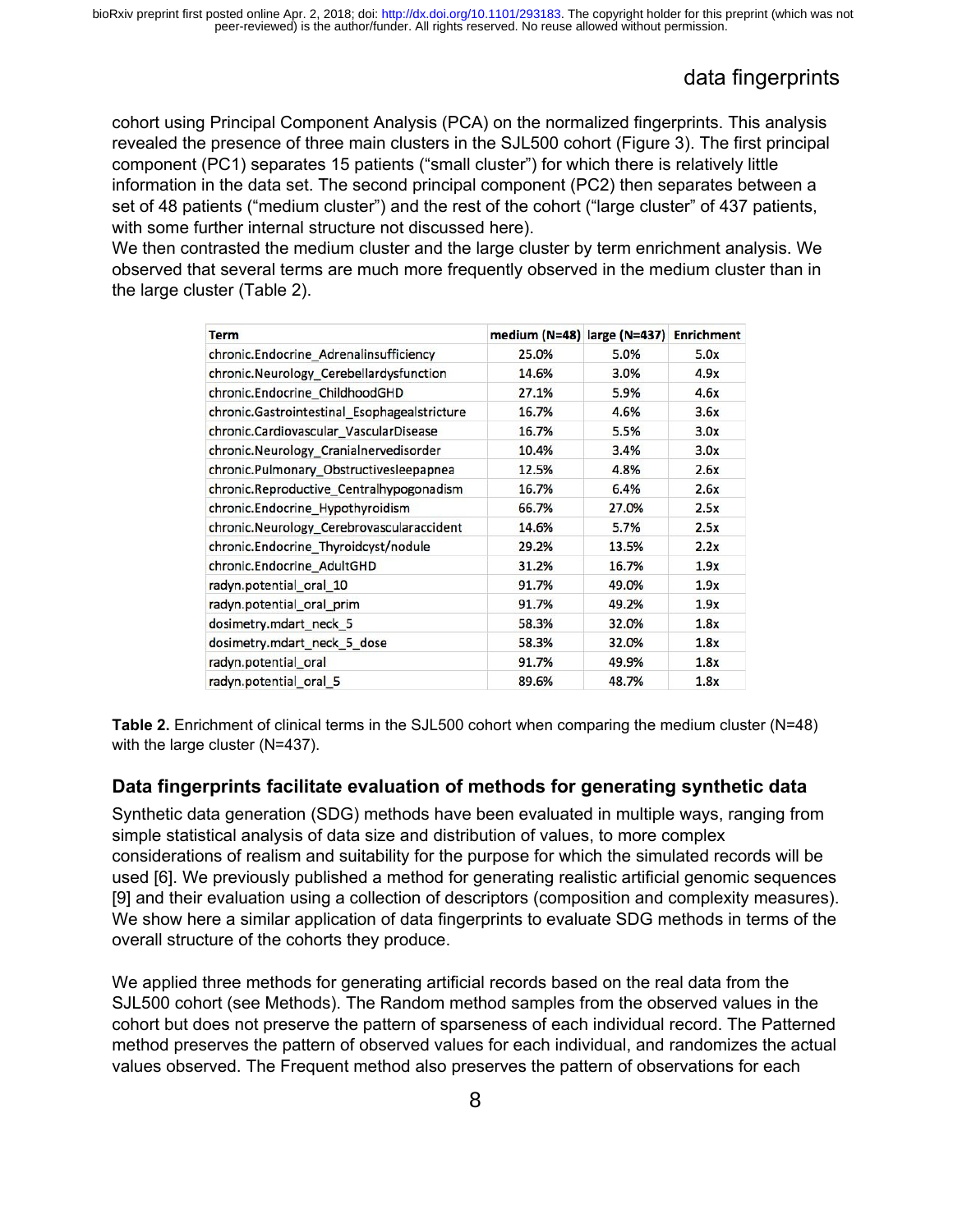### data fingerprints

individual, but replaces the observed value for each parameter with the most commonly observed value for that parameter. We computed data fingerprints (*L*=200) for all real and simulated records and compared them using PCA (Figure 4). As expected, the Random method yields very similar records that do not reconstruct the original cohort structure. The Patterned and Frequent methods yield cohorts that much more closely mimic that of the real data. Nevertheless, the cohort produced by the Frequent method is clearly distinguished from the other cohorts by a higher principal component (PC4), suggesting this method would be unsuitable as a substitute for the real data for downstream analytic applications. Thus, data fingerprints provide a simple and convenient method for evaluating the structure of cohorts produced by various simulation methods, and enable their comparison to the real data.



**Figure 4.** Comparison of artificial data generation methods. Each point is one patient. Gray represents real records from the SJLIFE cohort; blue, red and green represent simulated records using methods Random, Patterned and Frequent, respectively (see Methods). PC1, PC2 and PC4: first, second and fourth principal components.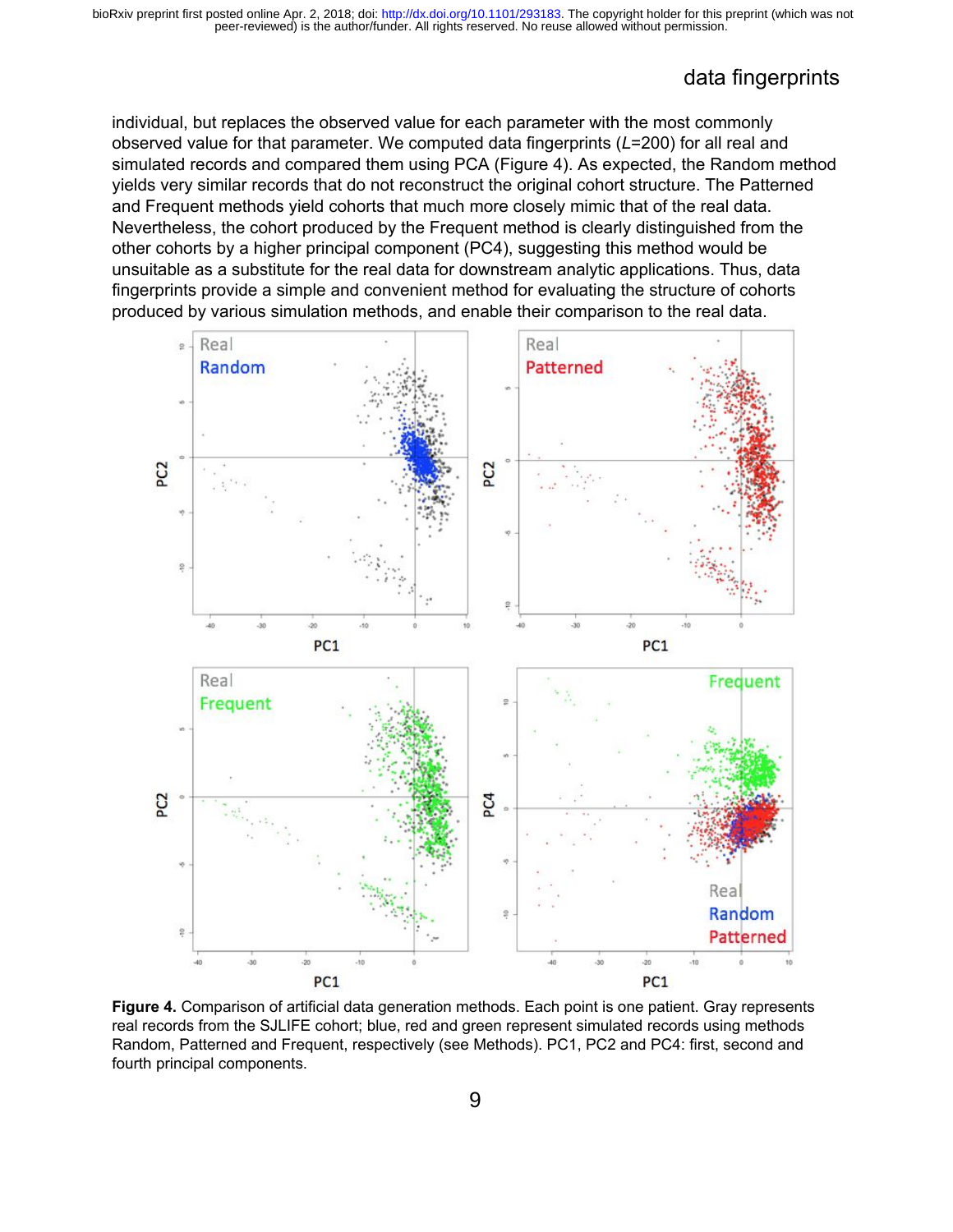### **Conclusions**

We introduced here a locality-sensitive hashing strategy for simplifying the analysis and comparison of semi-structured data, with an emphasis on electronic health records. The strategy involves reduction of potentially very complex data of arbitrary structure into small "fingerprints", which are vectors of numbers of predetermined size. These vectors can then be easily compared in pairwise fashion or as a group using PCA or other ordination methods. While our novel methodology is currently designed for semi-structured data, it works well also for fully structured data, and (based on initial experiments) can be extended to work with fully unstructured data.

As one practical example, many healthcare questions can benefit from the ability rapidly detect similarities between records in sets with millions of patient records. The technique can be used on EHR data alone without domain knowledge, but, if needed, it could easily be combined with domain-specific pre- and post- processing to improve results.

We presented here examples of analyses of electronic health records, but our approach is applicable to a multitude of different domains in which semi-structured data are commonly used.

### **Methods**

#### **Overview**

Our algorithm identifies local units of structure in semi-structured data objects, expresses each such unit as a 'triplet', described below, converts each triplet into a vector of weights and collects these vector representations of triplets into a 'raw' data fingerprint, which is then normalized. The resulting 'normalized' fingerprint can then be used to compare between data objects by simple correlation.

#### **Computation of data fingerprints**

*Recursion over JSON/XML structure.* We use standard parsers to interpret arbitrarily complex JSON and XML input data into nested data structures composed of the basic data types: scalars (including numbers, strings, booleans and nulls), arrays (ordered lists of zero or more values, each of which can be of any type) and objects (unordered collections of key-value pairs, where the keys are strings and the values can be of any type). We then recursively study the resulting data structure to identify and enumerate patterns of local substructure, which we encode as 'triplets' (see below). Each local structure pattern is independent of the rest of the structure, and therefore the order in which the overall structure is studied (width-first or depth-first) is not important. In practice, the order tends to be depth-first.

*Flattening of uninformative structure layers.* As a special case that arises frequently when analyzing XML objects, we ignore uninformative intermediary layers of structure that consist of an array with a single non-scalar entry. Thus, data structures matching the pattern element<sub>1</sub>->[0]->element<sub>2</sub> are treated in the same way as *element<sub>1</sub>->element<sub>2</sub>.*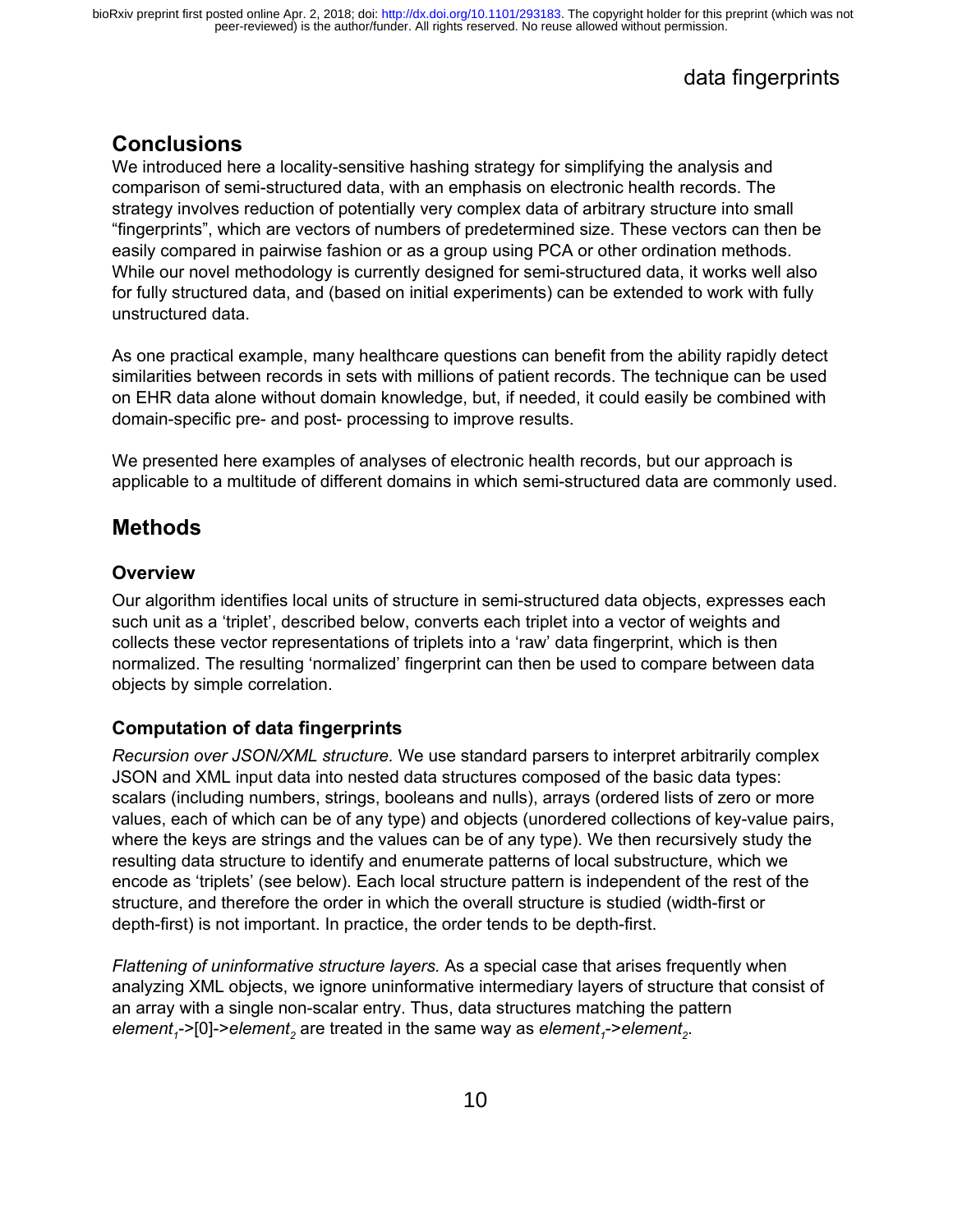# data fingerprints

*Fingerprint length L.* The output of the data fingerprinting method is a vector of numbers. The main parameter of the method is the length of this vector, which we denote *L*. It is possible (and frequently desirable) to compute in parallel fingerprints with different values of *L*, from the same input data.

*Computation of vector values for the various data types.* Vector value computation has three steps: 1) determine the type of the scalar value, 2) compute a raw vector value (the method depends on the scalar data type, as described below), and 3) normalize the raw vector value by stretching it to a minimal value of zero and a total weight of one.

*Numbers.* A number is represented by separately encoding its mantissa and its exponent. The (signed) mantissa of the number is multiplied by *L*/10 to be a number in the (-*L*..+*L*) range, then encoded into the vector value, modulo *L*. The (signed, integer) exponent is directly encoded into the vector value, modulo *L*.

*Strings.* Strings are encoded by computing the numeric value (native 8-bit encoding, like ASCII or Unicode) of each character in the string, and adding to the vector value the numeric value of the first character in the string (modulo *L*) and the differences in numeric values between consecutive characters (modulo *L*).

*Encoding structures as triplets.* A core concept of the method is the transformation of JSON structures (objects and arrays) into collections of triplets; a raw fingerprint is the sum of the vector values of all triplets identified in the JSON structure. Each triplet captures local structure and its associated values. Triplets are enumerated from JSON objects and arrays as follows. *Objects.* JSON objects are associative arrays: unordered collections of key-value pairs, equivalent to 'hashes' in Perl and 'dictionaries' in Python. Such objects are encoded into a fingerprint as the sum of the triplets [objectName, key, value], where 'objectName' is the name of the object in the JSON structure. Triplets for which value is zero or null can be optionally skipped. The value of an object is the number of triplets used.

*Arrays.* JSON arrays are most simply interpreted as ordered lists of elements, but depending on context could be interpreted as unordered lists or as sets. Since this information is not intrinsically represented in the JSON structure, arrays are by default interpreted as ordered lists, but can be optionally interpreted unordered lists or sets.

An ordered array A = [A<sub>1</sub>, A<sub>2</sub>, …, A<sub>len</sub>] is encoded into a fingerprint as the sum of the triplets [*arrayName*, 0, A<sub>1</sub>], [*arrayName*, A<sub>i</sub>, A<sub>i+1</sub>] and [*arrayName*, A<sub>len</sub>, Ien], where Ien is the length of the array, i takes the values [1..*len*-1] and *arrayName* is the name of the array in the JSON structure. The value of an array is the number of triplets contributed: 1+*len*.

An unordered set S of size *len* is encoded into a fingerprint as the sum of the triplets [*setName*, 0, S<sup>i</sup> ], where i takes the values [1..*len*] and *setName* is the name of the set in the JSON structure. Triplets for which value S<sub>i</sub> is zero or null can be optionally skipped. The value of a set is the number of triplets used.

*Computing the vector value of a triplet.* The vector value of a triplet [X, Y, Z] is computed as the average of [X,  $\sigma(Y)$ ,  $\sigma(\sigma(Z))$ ], where  $\sigma(X)$  represents the left circular shift function.

*Fingerprint normalization.* Fingerprint vectors are normalized by subtracting their mean and dividing by their standard deviation.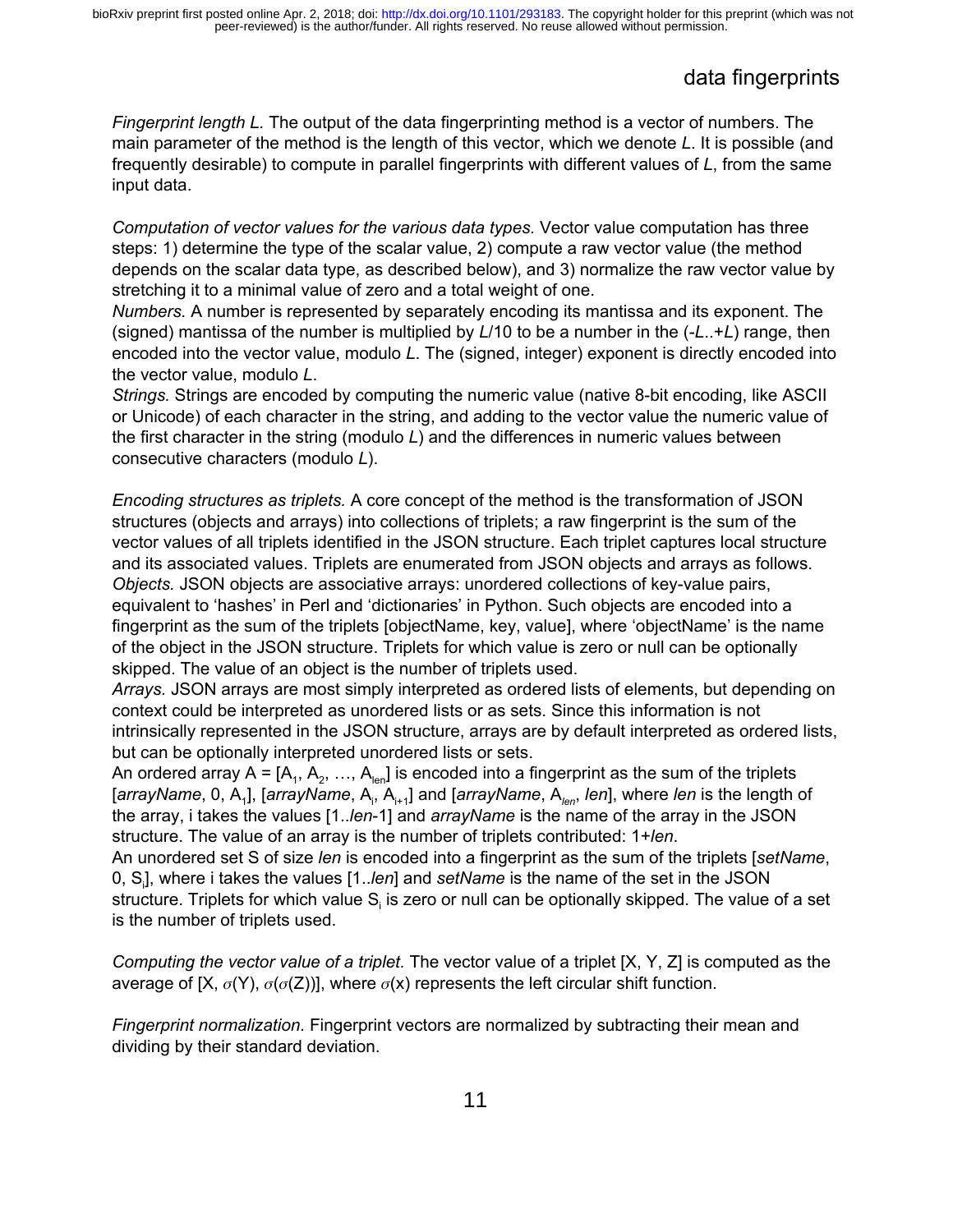#### **Fingerprint comparison**

The methods for comparing data fingerprints are the same as described for genome fingerprints [\[10\]](https://paperpile.com/c/cFS1p9/Hs4T) and genotype fingerprints [\[11\]](https://paperpile.com/c/cFS1p9/bB4s). Pairwise comparison of two fingerprints of the same length is achieved by computing the Spearman correlation between the two vectors. We provide efficient software for comparing one query fingerprint to a database of fingerprints, and to perform all-against-all comparisons within a database. Fingerprints can be collected into a data matrix, and then analyzed using PCA, t-SNE and other ordination methods.

#### **Validation data**

*SyntheticMass data*. We obtained a sample set of 1462 simulated patient records from SyntheticMass [\[6\]](https://paperpile.com/c/cFS1p9/gWM4) via [https://syntheticmass.mitre.org.](https://syntheticmass.mitre.org/) The records are in FHIR Draft Standard for Trial Use (DSTU) 3 format. We computed data fingerprints with vector length *L*=200 and performed PCA using the R function call prcomp(M,center=TRUE,scale=TRUE). *SJL500 data*. We considered data on demographics, symptoms and treatment for 500 patients from the St Jude Lifetime Cohort (SJLIFE), represented in JSON format. We computed data fingerprints with vector length *L*=200 and performed PCA as above.

#### **Artificial data generation methods**

We used three resampling strategies to simulate data preserving different attributes of a template data matrix consisting of records (rows) containing data fields (columns). An important aspect of the data was that data was missing from multiple columns in a non-random pattern across rows. Method 1, "Random", simulated rows by resampling (with replacement) from each column of the template dataset. This preserves the frequency of missing values, but not the pattern of missing values. Method 2, "Patterned", preserved patterns of missing data by selecting (with replacement) a template row, and resampling (with replacement) each value present in the template row from the non-missing values in the same column. Method 3, "Frequent", preserved primarily the pattern of missing data alone by selecting (with replacement) a template row, and replacing every present value with the most common among the non-missing values in the same column.

#### **Availability**

Software for computing data fingerprints is freely available through the project page: [http://db.systemsbiology.net/gestalt/data\\_fingerprints/](http://db.systemsbiology.net/gestalt/data_fingerprints/) and on GitHub: [https://github.com/gglusman/data-fingerprints.](https://github.com/gglusman/data-fingerprints)

### **Author contributions**

GG conceived of the study. GG, MR designed and implemented the system. GG, MR, AK, JY, EWD, JH performed analyses. JH, JY, SH contributed expertise in clinical records. GG, JH, MR wrote the manuscript. All authors edited and approved its final version.

### **Acknowledgements**

This work was supported by NIH grant U54 EB020406 and by the National Center For